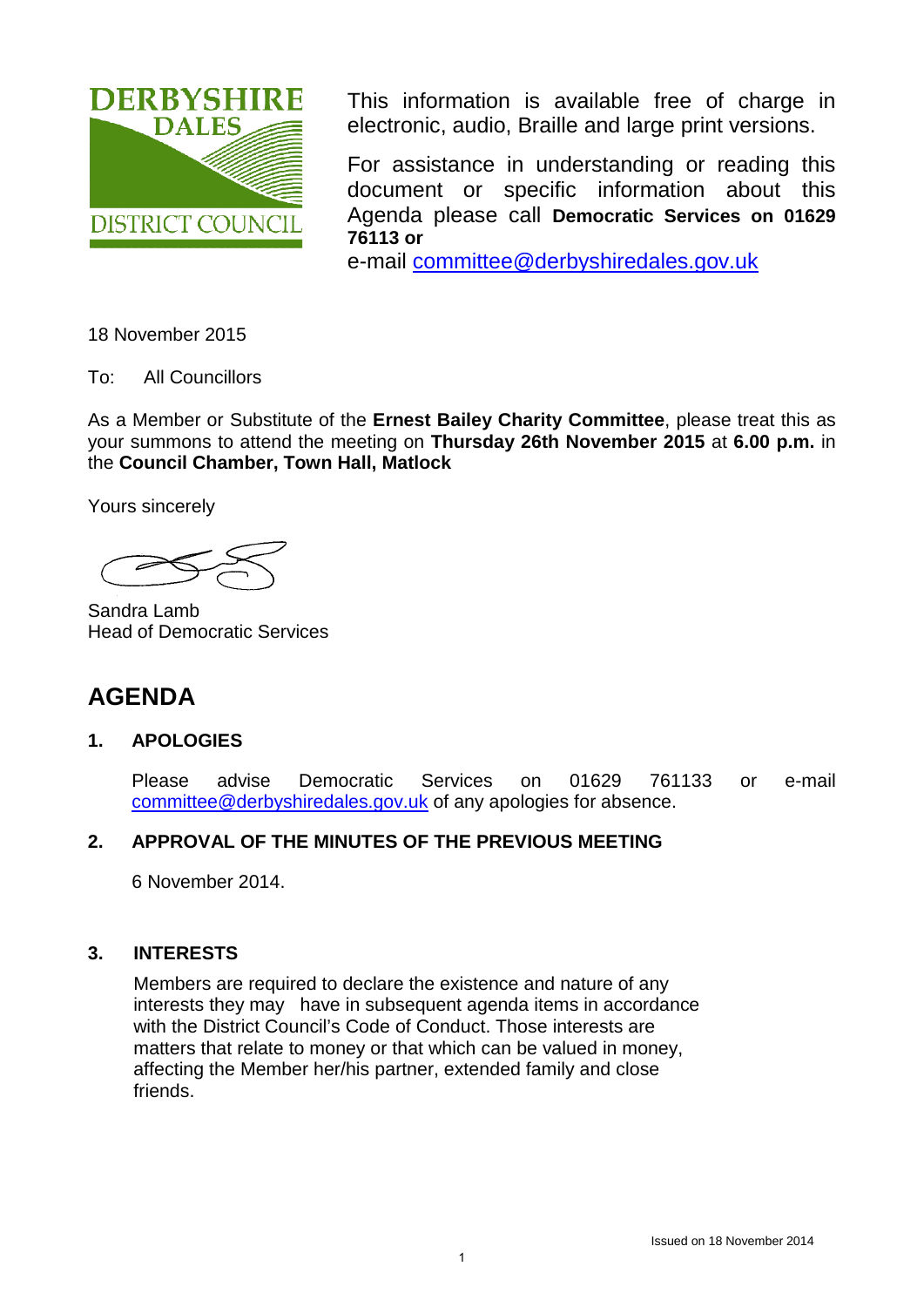**3. Cont.** Interests that become apparent at a later stage in the proceedings may be declared at that time.

## **4. [STATEMENT OF FINANCIAL POSITION](#page-2-0)**

To inform members of the financial position of the Charity as at the end of 2014/15, together with estimates for 2015/16.

## **5. [DISTRIBUTION OF CHARITABLE FUNDS](#page-4-0)**

To consider applications for grants from Charitable funds.

## NOTE

Members of the public requiring further information about this Agenda are requested to contact Democratic Services on 01629 761133 or e-mail [committee@derbyshiredales.gov.uk](mailto:committee@derbyshiredales.gov.uk) .

Members of the Committee: Councillors: Jason Atkin, Martin Burfoot, Sue Burfoot, Deborah Botham, Ann Elliott, Steve Flitter, Joyce Pawley, Garry Purdy, Mark Salt (Chairman,) Andrew Statham, Jacquie Stevens, Colin Swindell and Joanne Wild.

 $3 - 4$ 

5 - 14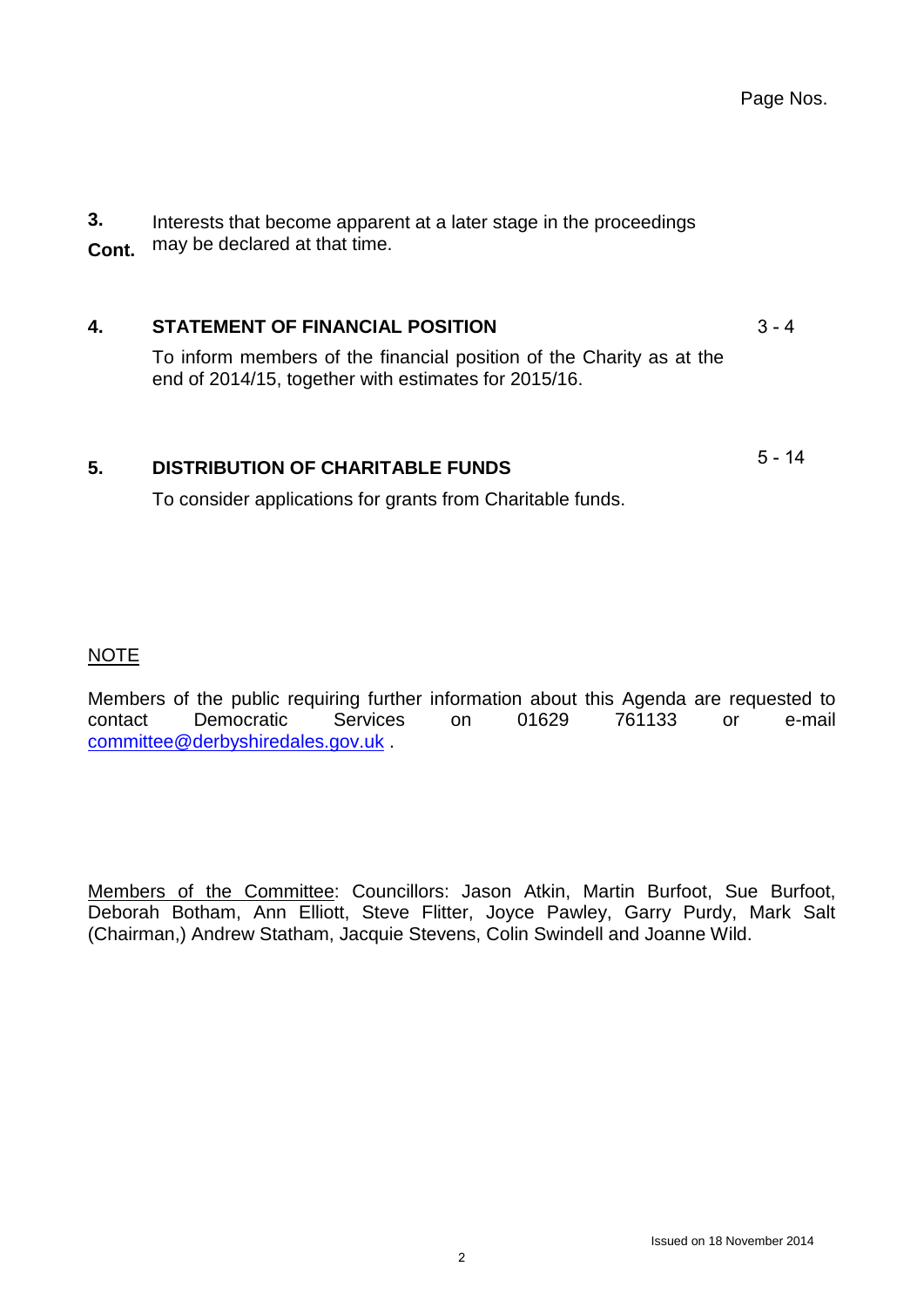### <span id="page-2-0"></span>NOT CONFIDENTIAL – **For public release Item No. 4**

£

ERNEST BAILEY CHARITY COMMITTEE 26 NOVEMBER 2015

Report of the Head of Resources

# **STATEMENT OF FINANCIAL POSITION**

#### **SUMMARY**

To inform Members of the financial position of the Charity as at the end of 2014/15 financial year, together with estimates for 2015/16.

#### **RECOMMENDATIONS**

- 1. That the financial statement for the 2014/15 financial year be received.
- 2. That the funds of the Charity continue to be invested with Derbyshire Dales District Council.

## **WARDS AFFECTED**

All Saints, Darley Dale, Masson, St. Giles & Tansley, Stanton, Winster and South Darley

#### **STRATEGIC LINK**

Not applicable as the Committee is acting as Trustee of a charitable fund.

#### **1 REPORT**

1.1The tables below detail the various financial transactions for 2014/15 and 2015/16. The Charity's annual accounts must be submitted to the Charity Commissioners within ten months of the financial year end.

#### **Actual 2014/15**

| Balance b/fwd |               | 155,863 |
|---------------|---------------|---------|
| Income -      | Interest      | 1.500   |
|               |               | 157,363 |
| Expenditure - | <b>Grants</b> | 1,275   |
| Balance c/fwd |               | 156,088 |

#### **Estimate 2015/16**

|                                   | 156,088 |
|-----------------------------------|---------|
| Interest                          | 1,500   |
|                                   | 157,588 |
| Grants approved prior to 31/03/15 | 150     |
|                                   | 157.438 |
|                                   |         |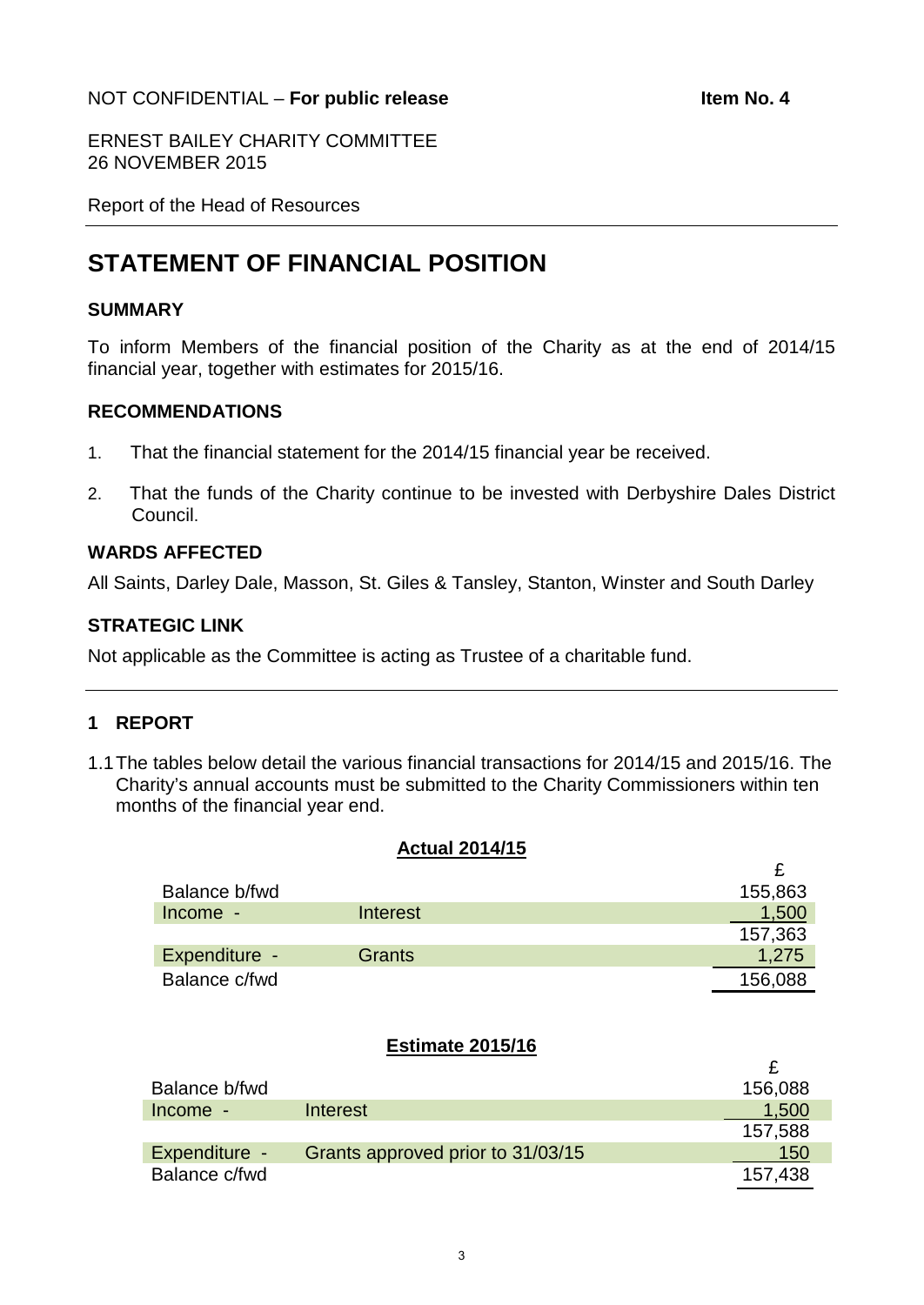## **Maintenance Provision**

|                                        | Actual  | <b>Estimate</b> |
|----------------------------------------|---------|-----------------|
|                                        | 2014/15 | 2015/16         |
|                                        |         |                 |
| Balance b/fwd<br>Contribution for year | 3,600   | 3,600           |
| Balance c/fwd                          | 3.600   | 3,600           |

#### **2 RISK ASSESSMENT**

#### **2.1 Legal**

The recommendations avoid all legal risk.

#### **2.2 Financial**

The Charity has £150,000 invested with Derbyshire Dales District Council and for 2014/15 interest was earned at an average rate of 1.0%.

The amount available in the Distribution Fund at  $1<sup>st</sup>$  April 2015 excluding the maintenance provision was £38,862. In accordance with normal practice, the amount available for distribution this year is £1,500, being equal to the estimated interest receivable.

As sole Trustee, the Council is under an obligation to look after the assets of the Charity with the same care as it would do its own money. The actual and estimated income and expenditure set out in the report show a proper and prudent management of the Charity's assets.

#### **3. OTHER CONSIDERATIONS**

In preparing this report the relevance of the following factors has also been considered: prevention of crime and disorder, equality of opportunity, environmental, health, legal and human rights, financial, personnel and property considerations.

#### **4. CONTACT INFORMATION**

Karen Henriksen – 01629 761284 email: karen.henriksen@derbyshiredales.gov.uk

#### **5. BACKGROUND PAPERS**

None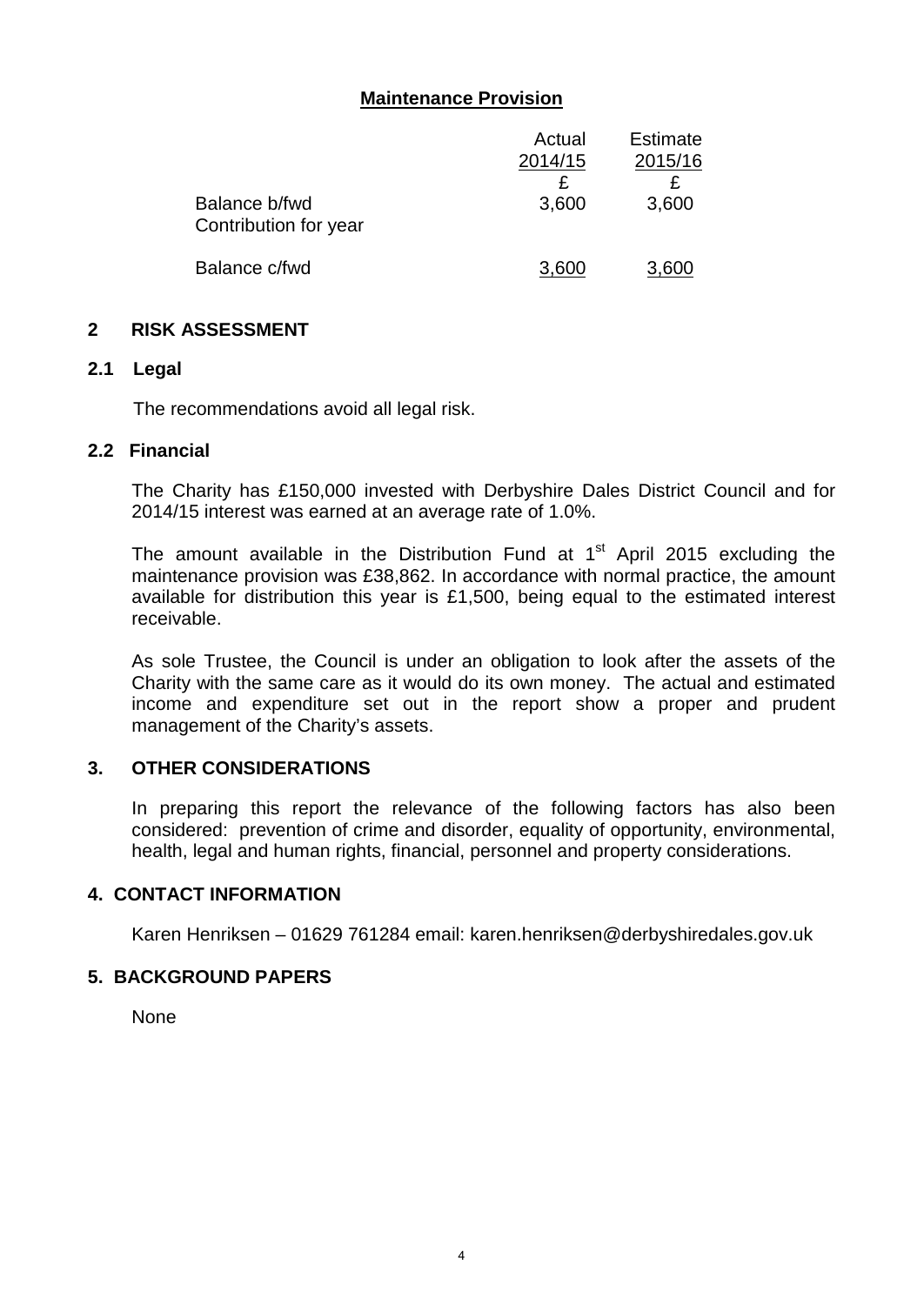### <span id="page-4-0"></span>**NOT CONFIDENTIAL –** For public release **Internal Section 1.5 Item No. 5**

ERNEST BAILEY CHARITY COMMITTEE 26 NOVEMBER 2015

Report of the Head of Community Development

# **DISTRIBUTION OF CHARITABLE FUNDS**

#### **SUMMARY**

To consider applications for grant aid.

#### **RECOMMENDATION**

- 1. That consideration is given to the applications for grant aid as set out in the attached schedule.
- 2. That grants be made conditional upon their being used for the purpose for which the application was made and in accordance with the objects of the Trust.
- 3. That the availability of funds be advertised at the appropriate time to enable applications to be considered in autumn 2016.
- 4. That the application form be revised to request more information from the applicant on financial need, to enable the Trust to target resources more effectively.

#### **WARDS AFFECTED**

All Saints, Darley Dale, Masson, St. Giles & Tansley, Stanton, Winster and South Darley

#### **STRATEGIC LINK**

Not applicable as the Committee is acting as Trustee of a charitable fund.

#### **1 BACKGROUND**

The terms of reference for the Ernest Bailey Charity Committee are to ensure that funds are applied for the general benefit of the inhabitants of Matlock and district in one or more of the following ways:

- For the relief of the aged and poor
- For the relief of distress and sickness
- To provide or support facilities for recreation and other leisure time activities
- To provide or support educational facilities, or
- In such other ways as the Trustee thinks fit.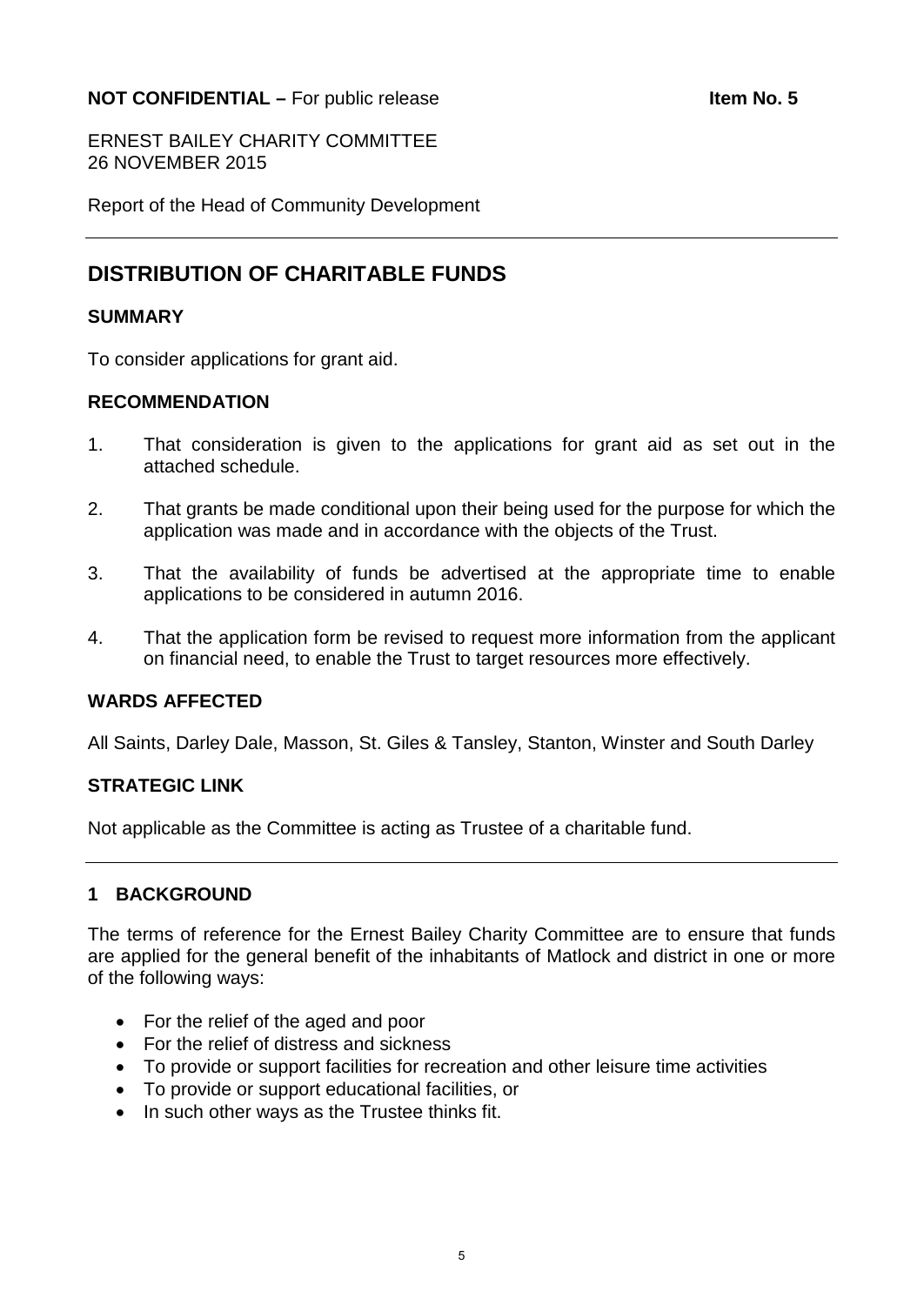The area of benefits is the former area of the Matlock Urban District Council i.e. Matlock, Matlock Bath, Bonsall, Cromford, Darley Dale, Northwood and Tinkersley, Rowsley (part) South Darley, Starkholmes and Tansley.

## **2 FUNDING OF APPLICATIONS**

A total of 28 qualifying applications have been received which are summarised on the attached schedule. Based on the relative merit, suggested grants have been identified in the majority of cases from within the estimated amount for distribution of £1,325.

In determining the applications, Members should have regard to the terms of reference and make proportionate decisions, looking to maximise the benefit across the area.

In view of the increase of applications received and the potential difficulty in directing resources to those most in need, it is suggested that for next year, a more in depth indication of financial need is requested as part of the application process to enable better targeting of the funds.

## **3 RISK ASSESSMENT**

#### **3.1** Legal

The District Council became the sole Trustees of the Ernest Bailey Charity following approval by the Charity Commissioners on  $12<sup>th</sup>$  April 1985. This function was later delegated to the Ernest Bailey Charity Committee.

The Trustees may apply income for charitable purposes either directly or by way of donations or subscriptions to institutions or organisations which apply and which undertake in return to apply the whole or part of their income for such charitable purposes.

The Charity is not to relieve public funds. The Trustee shall not apply income or Charity directly in relief of rates, taxes or public funds, but may apply income in supplementing relief or assistance provided out of public funds.

#### **3.2** Financial

The balance of the distribution fund at  $1<sup>st</sup>$  April 2015 was £38,862. The usual practice is to consider current grant applications from within the current year's interest receipts, estimated at £1,500.

#### **4. OTHER CONSIDERATIONS**

In preparing this report the relevance of the following factors has also been considered: prevention of crime and disorder, equality of opportunity, environmental, health, legal and human rights, financial, personnel and property considerations.

## **4. CONTACT INFORMATION**

Ros Hession on 01629 761302 or email [ros.hession@derbyshiredales.gov.uk](mailto:ros.hession@derbyshiredales.gov.uk)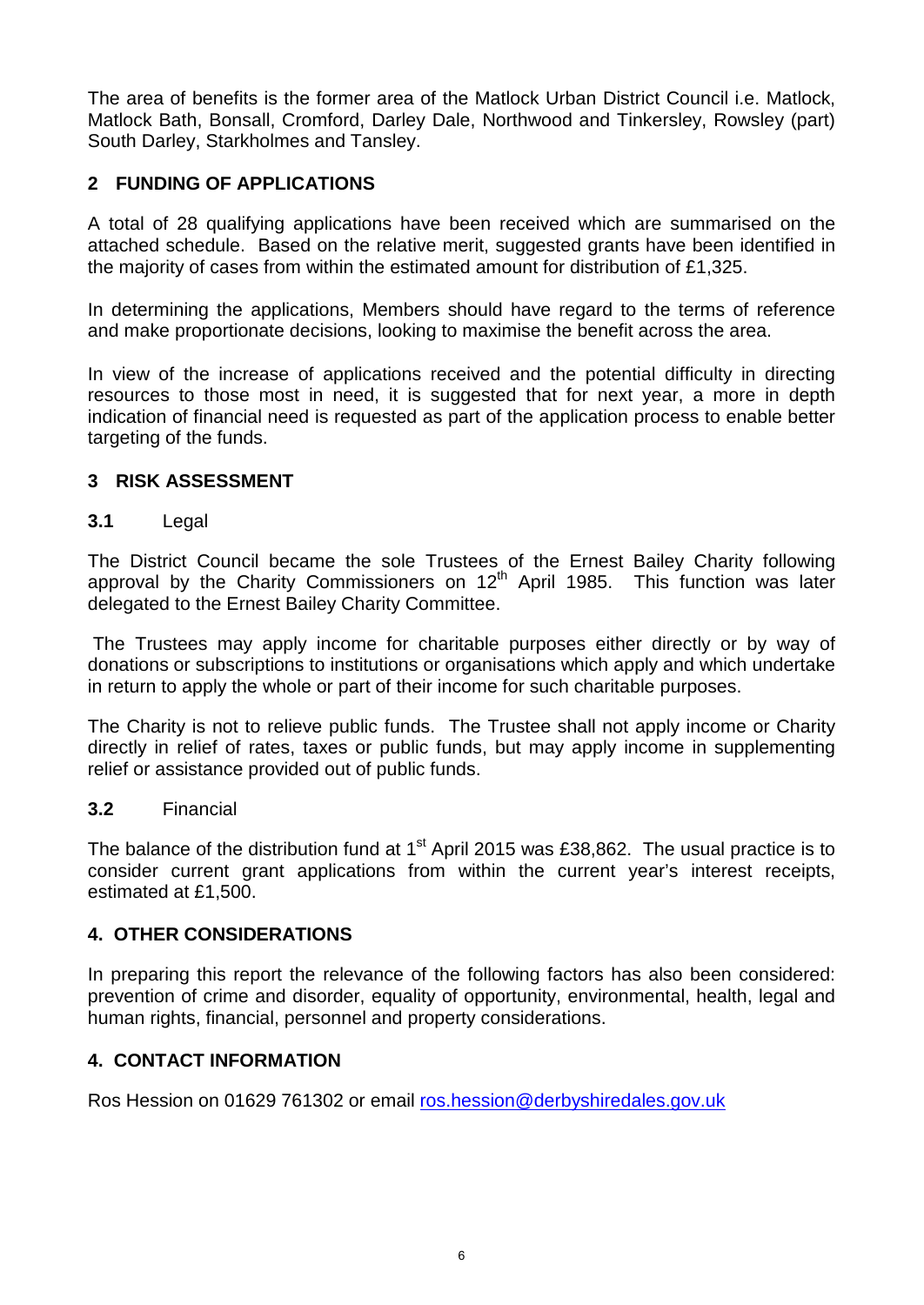# **5 BACKGROUND PAPERS**

| Date | <b>Description</b>                                                                                    | File        |
|------|-------------------------------------------------------------------------------------------------------|-------------|
| 2015 | October / Applications and supporting documents, CD/Grants/Ernest<br>November numbered $1/15 - 28/15$ | Bailey 2015 |

## **Appendix 1.**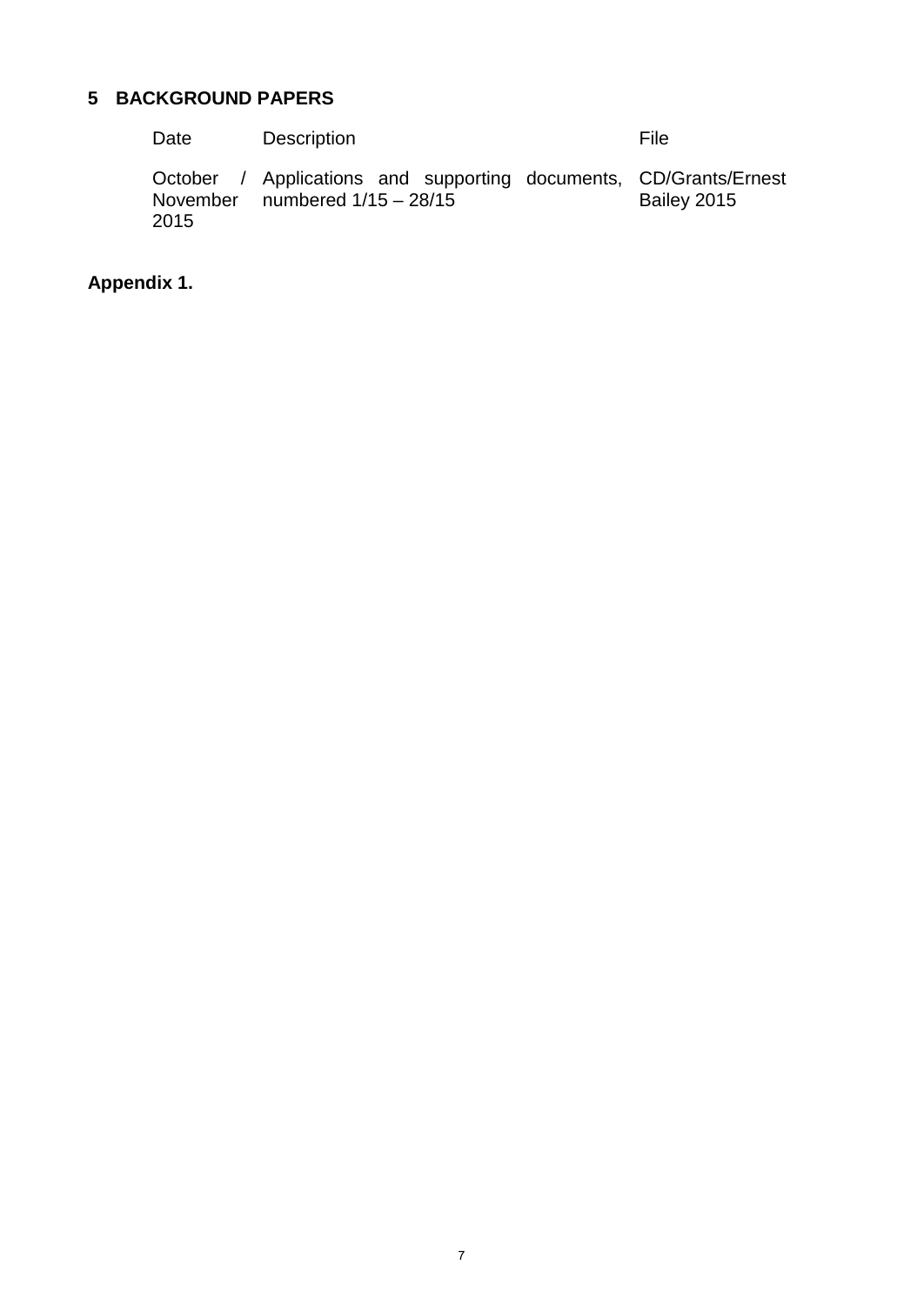# **The Ernest Bailey Charity Schedule of Applications for Grant Aid 2015**

| <b>NO</b> | <b>ORGANISATION</b>                                     | REG.<br><b>CHARITY</b> | <b>PROJECT/PURPOSE</b>                                                                                                                                                                                   | <b>TOTAL</b><br><b>COST</b><br>£ | <b>AMOUNT</b><br><b>STILL TO</b><br><b>BE RAISED</b><br>£ | <b>GRANT</b><br><b>REQUESTED</b><br><b>IF STATED</b><br>£ | <b>COMMENTS</b>                                                                                                                                                                                                                            | <b>GRANTS</b><br><b>AWARDED</b><br><b>TO DATE</b><br>£ | <b>SUGGESTED</b><br><b>GRANT</b><br>£ |
|-----------|---------------------------------------------------------|------------------------|----------------------------------------------------------------------------------------------------------------------------------------------------------------------------------------------------------|----------------------------------|-----------------------------------------------------------|-----------------------------------------------------------|--------------------------------------------------------------------------------------------------------------------------------------------------------------------------------------------------------------------------------------------|--------------------------------------------------------|---------------------------------------|
| 1/15      | Chesterfield<br>Ladies FC                               | <b>No</b>              | Football kit                                                                                                                                                                                             | £291                             | £291                                                      | £50                                                       | <b>FC</b><br><b>The</b><br>promotes and<br>plays girls' &<br>women's<br>football - 3<br>girls are from<br>the Matlock<br>area.                                                                                                             | $\overline{\phantom{a}}$                               | $\overline{0}$                        |
| 2/15      | <b>Matlock</b><br><b>Baileans</b><br><b>Hockey Club</b> | <b>No</b>              | 70 <sup>th</sup><br>celebrate<br>the<br>To<br>anniversary of the hockey<br>club in 2016 which will<br>include an on line archive<br>which the National Hockey<br>Museum has expressed an<br>interest in. | £12,000                          | £800                                                      | £200                                                      | Other funding<br>being sought<br>from<br>the<br>Heritage<br>Lottery<br>Fund's<br>'Sharing<br>Heritage'<br>scheme<br>for<br>the remaining<br>funds and will<br>also include<br>cash<br>and<br>volunteer<br>form<br>time<br>Club<br>members. | 125 (2012)<br>100 (2009)<br>100 (2006)                 | 75                                    |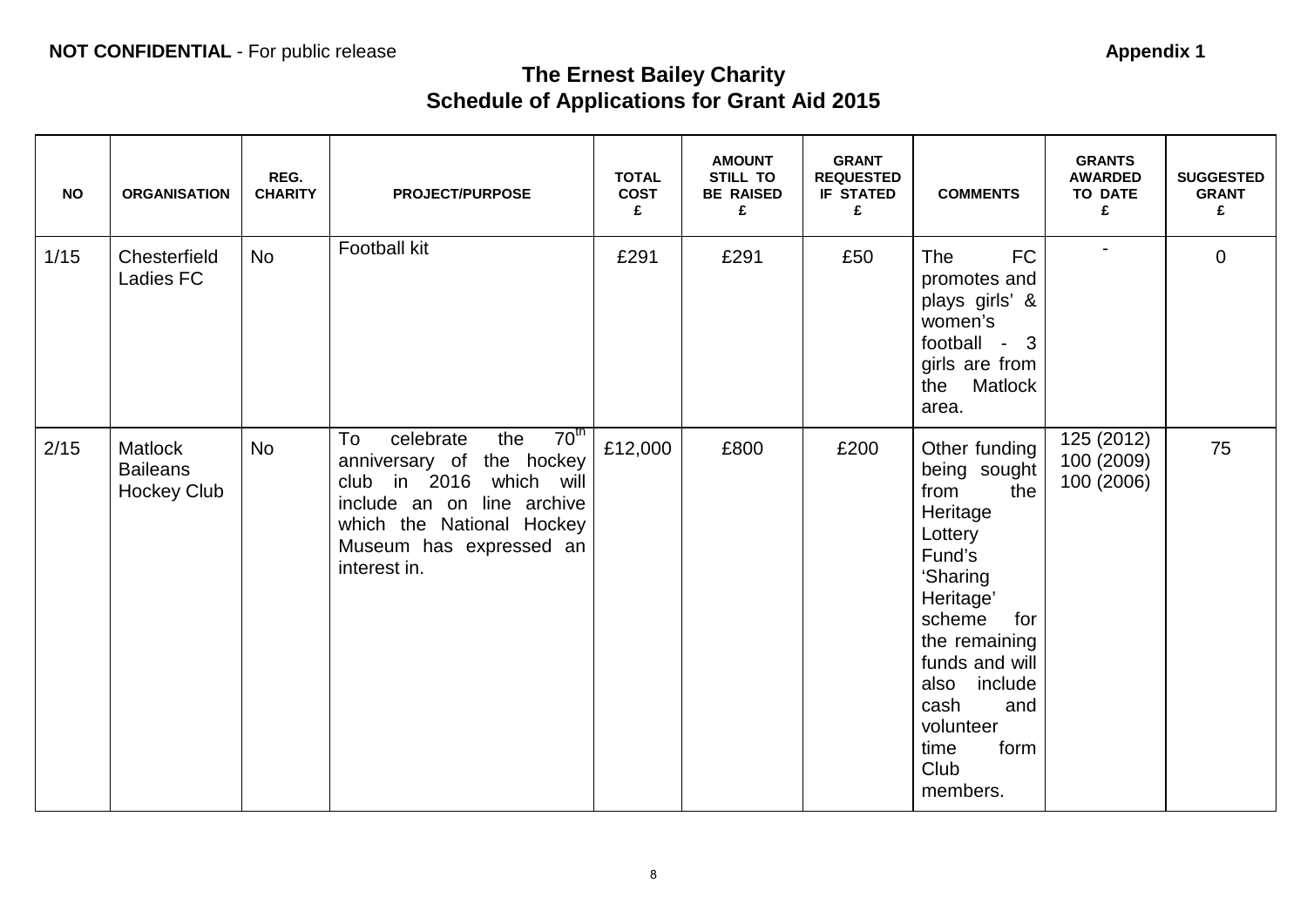| <b>NO</b> | <b>ORGANISATION</b>                                                     | REG.<br><b>CHARITY</b> | <b>PROJECT/PURPOSE</b>                                                                                  | <b>TOTAL</b><br><b>COST</b><br>£ | <b>AMOUNT</b><br><b>STILL TO</b><br><b>BE RAISED</b><br>£ | <b>GRANT</b><br><b>REQUESTED</b><br><b>IF STATED</b><br>£ | <b>COMMENTS</b>                                                                                                                 | <b>GRANTS</b><br><b>AWARDED</b><br><b>TO DATE</b><br>£ | <b>SUGGESTED</b><br><b>GRANT</b><br>£ |
|-----------|-------------------------------------------------------------------------|------------------------|---------------------------------------------------------------------------------------------------------|----------------------------------|-----------------------------------------------------------|-----------------------------------------------------------|---------------------------------------------------------------------------------------------------------------------------------|--------------------------------------------------------|---------------------------------------|
| 3/15      | <b>Matlock Park</b><br><b>Bowls Club</b>                                | <b>No</b>              | To provide a sprinkler system<br>to water the green                                                     | £4,200                           | £700                                                      | £3,250                                                    | <b>The</b><br>club<br>aims<br>to<br>attract<br>children,<br>young & older<br>adults,<br>disabled<br>bowlers and<br>families.    |                                                        | 75                                    |
| 4/15      | <b>Darley Dale</b><br><b>Juniors</b><br>Under 11's<br><b>Hurricanes</b> | <b>No</b>              | To purchase rain jackets for<br>the team                                                                | £250 -<br>350                    | $£250 - 350$                                              | £250 - 350                                                | Full<br>project<br>funding now<br>awarded from<br>another<br>source                                                             |                                                        | $\overline{0}$                        |
| $5/15$    | <b>All Saints</b><br><b>Cub Pack</b>                                    | Yes                    | To provide a Crate Stacking<br>Activity at camp                                                         | £125<br>(25)<br>cubs x<br>£5)    | £100                                                      | £100                                                      | Crate<br>stacking is a<br>great activity<br>build<br>to<br>confidence<br>and<br>team<br>working skills<br>in<br>young<br>people |                                                        | 50                                    |
| 6/15      | 1 <sup>st</sup> Matlock<br>Green<br>Rainbows                            | Yes                    | To replenish stocks of<br>pencils, crayons, felt tip pens,<br>scissors, glue and new craft<br>equipment | £50                              | £50                                                       | £50                                                       |                                                                                                                                 | 75 (2013)                                              | 50                                    |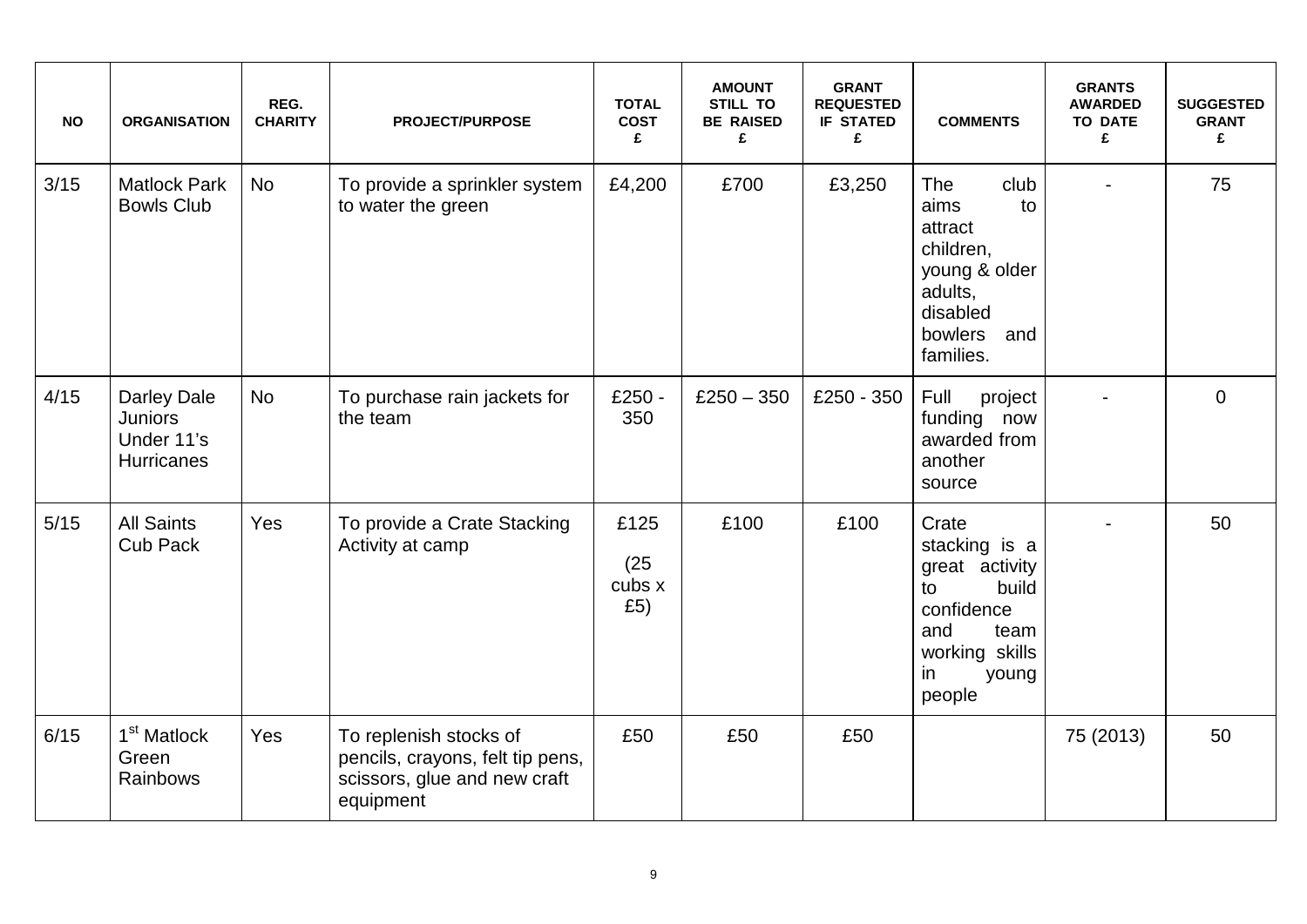| <b>NO</b> | <b>ORGANISATION</b>                         | REG.<br><b>CHARITY</b> | <b>PROJECT/PURPOSE</b>                                                                                          | <b>TOTAL</b><br><b>COST</b><br>£          | <b>AMOUNT</b><br><b>STILL TO</b><br><b>BE RAISED</b><br>£ | <b>GRANT</b><br><b>REQUESTED</b><br><b>IF STATED</b><br>£ | <b>COMMENTS</b> | <b>GRANTS</b><br><b>AWARDED</b><br><b>TO DATE</b><br>£                                                   | <b>SUGGESTED</b><br><b>GRANT</b><br>£ |
|-----------|---------------------------------------------|------------------------|-----------------------------------------------------------------------------------------------------------------|-------------------------------------------|-----------------------------------------------------------|-----------------------------------------------------------|-----------------|----------------------------------------------------------------------------------------------------------|---------------------------------------|
| 7/15      | 1 <sup>st</sup> Cromford<br><b>Brownies</b> | Yes                    | Trip to pantomime at Buxton<br>Opera House plus Christmas<br>crafts for a Brownie session<br>at the end of term | £464.85                                   | £200                                                      | £200                                                      |                 | 75 (2014)<br>75 (2013)<br>75 (2012)<br>100 (2011)<br>100 (2010)<br>100 (2009)                            | 50                                    |
| 8/15      | 1 <sup>st</sup> Cromford<br>Rainbows        | Yes                    | Buxton pantomime trip,<br>'Going Potty' visit and<br>purchase of new crafts                                     | £486.85                                   | £336                                                      | £200                                                      |                 | 75 (2014)<br>75 (2013)<br>75 (2012)<br>100 (2011)<br>100 (2010)<br>100 (2009)<br>60 (2008)<br>120 (2007) | 50                                    |
| 9/15      | 1 <sup>st</sup> Tansley<br><b>Brownies</b>  | Yes                    | Towards rent for the hall                                                                                       | £252<br>per<br>annum<br>£7 per<br>session | £252                                                      | £50                                                       |                 | 75 (2014)                                                                                                | 50                                    |
| 10/15     | Tansley<br>Rainbows                         | <b>No</b>              | Arts, crafts, small local trips<br>and towards rent                                                             | Approx<br>£100                            | £100                                                      | £100                                                      |                 |                                                                                                          | 50                                    |
| 11/15     | <b>Hurst Farm</b><br>Community<br>Centre    | <b>No</b>              | Towards carpeting to make<br>the centre more welcoming<br>and user friendly for both old<br>and young           | £1,512                                    | £900                                                      | £500                                                      |                 | 75 (2014)<br>150 (2012)                                                                                  | 75                                    |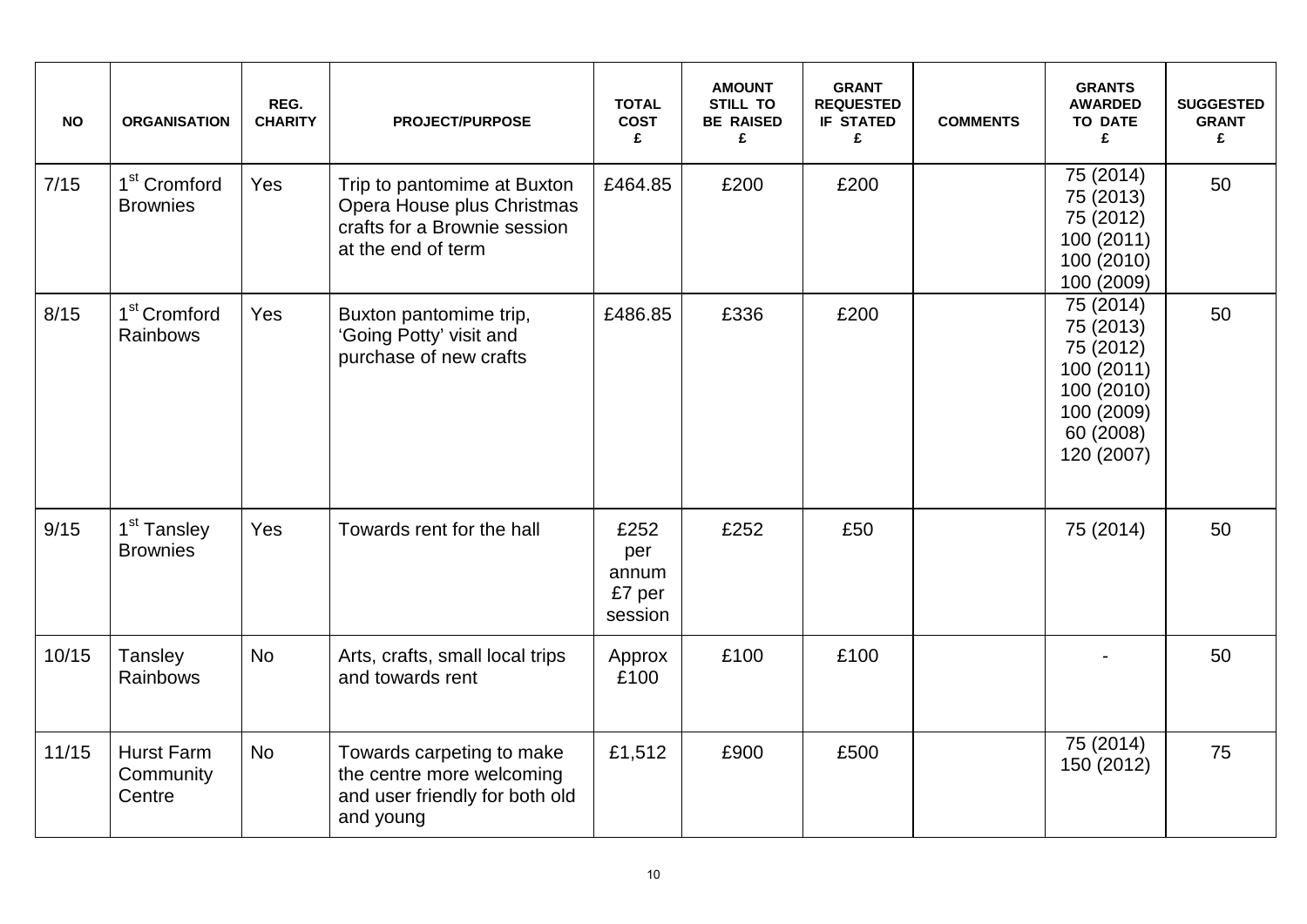| <b>NO</b> | <b>ORGANISATION</b>                            | REG.<br><b>CHARITY</b> | <b>PROJECT/PURPOSE</b>                                                                                                                                                                             | <b>TOTAL</b><br><b>COST</b><br>£ | <b>AMOUNT</b><br><b>STILL TO</b><br><b>BE RAISED</b><br>£ | <b>GRANT</b><br><b>REQUESTED</b><br><b>IF STATED</b><br>£ | <b>COMMENTS</b>                                                 | <b>GRANTS</b><br><b>AWARDED</b><br><b>TO DATE</b><br>£                                        | <b>SUGGESTED</b><br><b>GRANT</b><br>£ |
|-----------|------------------------------------------------|------------------------|----------------------------------------------------------------------------------------------------------------------------------------------------------------------------------------------------|----------------------------------|-----------------------------------------------------------|-----------------------------------------------------------|-----------------------------------------------------------------|-----------------------------------------------------------------------------------------------|---------------------------------------|
| 12/15     | Cromford<br>Community<br>Centre<br>Association | Yes                    | To<br>provide<br>permanent<br>signage<br>to<br>promote<br>the<br>of<br>continuous<br>the<br>use<br>community centre                                                                                | £150                             | £125                                                      | <b>Not</b><br>specified                                   |                                                                 |                                                                                               | 50                                    |
| 13/15     | Friends of<br><b>Castle View</b>               | Yes                    | To support additional extra-<br>curricular resources for pupils                                                                                                                                    | £500                             | £400                                                      | £150                                                      |                                                                 | 75 (2013)                                                                                     | 50                                    |
| 14/15     | <b>Darley Dale</b><br>Primary<br>School        | <b>No</b>              | Developing school grounds<br>for use as Forest School                                                                                                                                              | £10,000                          | £37,500                                                   | £5,000                                                    | Referred<br>to<br>the Waste &<br>Recycling<br>Community<br>Fund | 75 (2013) to<br>the PTA                                                                       | $\overline{0}$                        |
| 15/15     | Matlock Pre-<br>School<br>Playgroup            | Yes                    | Communications and<br>language resources for<br>children with English as an<br>additional language and<br>children who have additional<br>speech and language needs<br>and multicultural resources | £200                             | £100                                                      | £100                                                      |                                                                 | 75 (2014)<br>200 (2012)<br>100 (2011)<br>100 (2009)<br>100 (2007)<br>110 (2006)<br>100 (2005) | 50                                    |
| 16/15     | Friends of<br>Tansley<br>School                | Yes                    | To resurface and develop the<br>school playground including<br>equipment                                                                                                                           | £10,000                          | £9,000                                                    | £200                                                      |                                                                 | 100 (2012)<br>100 (2008)<br>2005 (130)<br>2004 (100)<br>75 (2003)<br>75 (2001)                | 50                                    |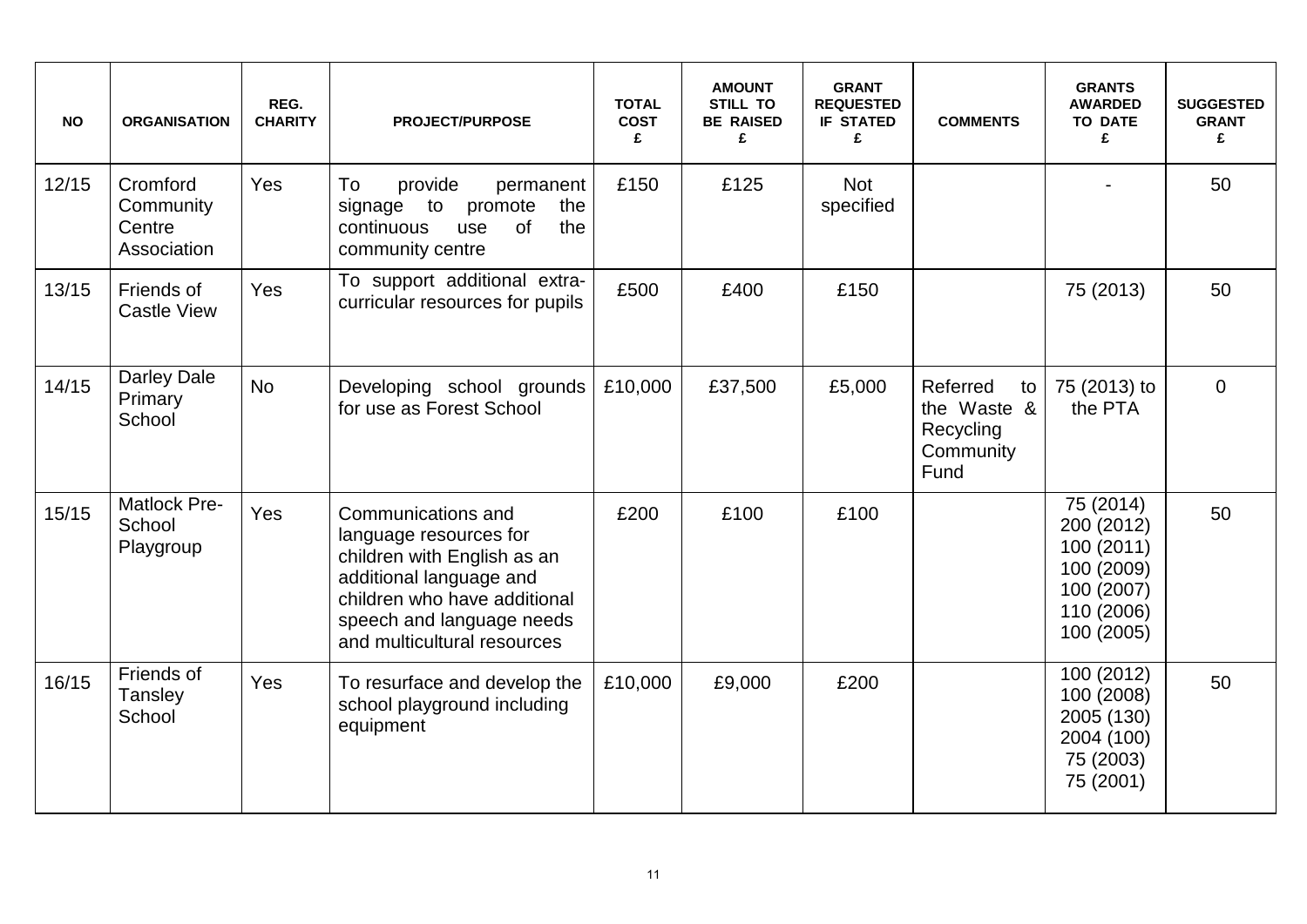| <b>NO</b> | <b>ORGANISATION</b>                                      | REG.<br><b>CHARITY</b> | <b>PROJECT/PURPOSE</b>                                                                                                                                                        | <b>TOTAL</b><br><b>COST</b><br>£ | <b>AMOUNT</b><br><b>STILL TO</b><br><b>BE RAISED</b><br>£ | <b>GRANT</b><br><b>REQUESTED</b><br><b>IF STATED</b><br>£ | <b>COMMENTS</b>                                                                                                                                                                                                                                                                | <b>GRANTS</b><br><b>AWARDED</b><br><b>TO DATE</b><br>£ | <b>SUGGESTED</b><br><b>GRANT</b><br>£ |
|-----------|----------------------------------------------------------|------------------------|-------------------------------------------------------------------------------------------------------------------------------------------------------------------------------|----------------------------------|-----------------------------------------------------------|-----------------------------------------------------------|--------------------------------------------------------------------------------------------------------------------------------------------------------------------------------------------------------------------------------------------------------------------------------|--------------------------------------------------------|---------------------------------------|
| 17/15     | <b>Matlock</b><br>Eaubonne<br>Twinning<br>Association    | <b>No</b>              | To sponsor the involvement<br>of young people in the<br>association's activities by<br>helping families to become<br>involved and help with travel<br>expenses                | £2,182                           | £370                                                      | £75                                                       |                                                                                                                                                                                                                                                                                | 75 (2014)                                              | 50                                    |
| 18/15     | The Harrison<br>Almshouses<br>Charity,<br><b>Matlock</b> | Yes                    | To replace the original rear<br>wooden doors at all six of the<br>properties in order to reduce<br>drafts and ensure security<br>and ease of use for the<br>elderly residents | £6,840                           | £6,840                                                    | £100                                                      |                                                                                                                                                                                                                                                                                |                                                        | 50                                    |
| 19/15     | Church in the<br>Peak,<br><b>Matlock</b>                 | Yes                    | Supply of food for Jigsaw<br>café - a local project run by<br>Church in the Peak, Matlock                                                                                     | £1,560                           | £1,560                                                    | £250                                                      | Jigsaw runs a<br>Cafe, a Food<br>Bank and a<br>Clothes Bank.<br>A three course<br>meal<br>is<br>provided at the<br>café<br>each<br>week. Advice<br>and food crisis<br>parcels<br>are<br>available at no<br>charge for the<br>poor and those<br>in need in the<br>Matlock area. |                                                        | 150                                   |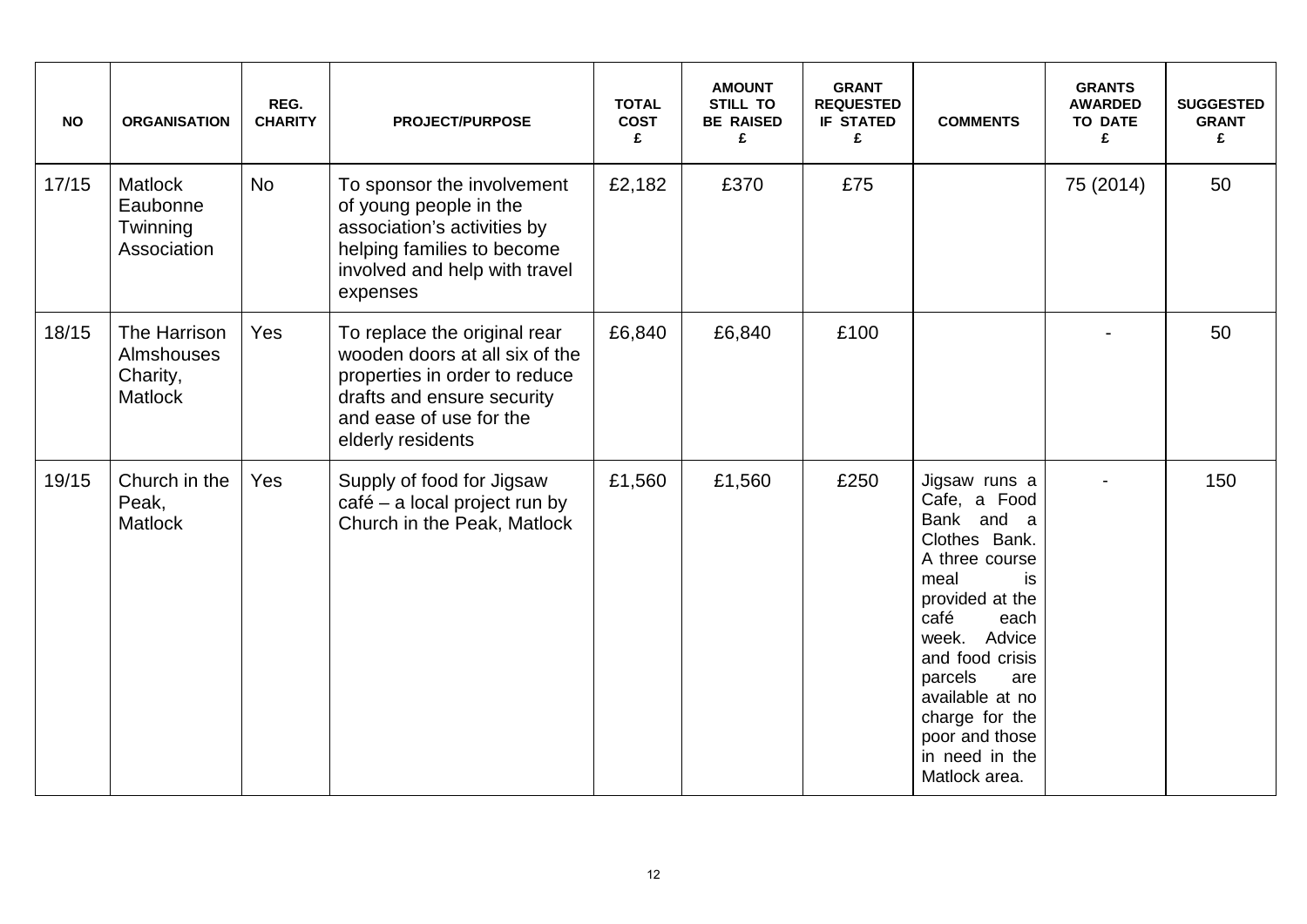| <b>NO</b> | <b>ORGANISATION</b>                                                       | REG.<br><b>CHARITY</b> | <b>PROJECT/PURPOSE</b>                                                                                                                                                                                                                | <b>TOTAL</b><br><b>COST</b><br>£ | <b>AMOUNT</b><br><b>STILL TO</b><br><b>BE RAISED</b><br>£ | <b>GRANT</b><br><b>REQUESTED</b><br><b>IF STATED</b><br>£ | <b>COMMENTS</b>                                                 | <b>GRANTS</b><br><b>AWARDED</b><br><b>TO DATE</b><br>£                                        | <b>SUGGESTED</b><br><b>GRANT</b><br>£ |
|-----------|---------------------------------------------------------------------------|------------------------|---------------------------------------------------------------------------------------------------------------------------------------------------------------------------------------------------------------------------------------|----------------------------------|-----------------------------------------------------------|-----------------------------------------------------------|-----------------------------------------------------------------|-----------------------------------------------------------------------------------------------|---------------------------------------|
| 20/15     | Groundwork<br>(On behalf of<br><b>Denefields</b><br>Volunteer<br>Rangers) | <b>Yes</b>             | To assist the Denefields<br>Volunteer Rangers with a<br>project to benefit wildlife on<br>the Denefields Nature<br>Reserve. Purchase of<br>wildflower seed & plug plants,<br>bulbs and butterfly & bee<br>friendly shrubs and flowers | £175                             | £175                                                      | £175                                                      | Referred<br>to<br>the Waste &<br>Recycling<br>Community<br>Fund | 100 (2011)                                                                                    | $\mathbf 0$                           |
| 21/15     | <b>British Red</b><br><b>Cross</b>                                        | Yes                    | The Matlock Volunteer event<br>first aid team urgently need a<br>new set of training equipment<br>to help them continue saving<br>lives at public events across<br><b>Matlock and Derbyshire</b>                                      | £1,224                           | £1,224                                                    | £306                                                      |                                                                 | 150 (2013)                                                                                    | 50                                    |
| 22/15     | <b>Starkholmes</b><br>& District<br>Thursday<br>Club                      | <b>No</b>              | To facilitate regular social<br>activities and entertainment<br>to help give a good social<br>atmosphere within the club to<br>improve<br>lifestyle<br>and<br>members<br>contented<br>psychological state in their<br>daily lives.    | £500                             | £150                                                      | £150                                                      |                                                                 | 75 (2013)<br>100 (2012)<br>100 (2011)<br>100 (2010)<br>100 (2009)<br>110 (2007)<br>100 (2006) | 50                                    |
| 23/15     | <b>Matlock</b><br>Forum Club                                              | <b>No</b>              | To purchase a laptop that is<br>compatible with the club's<br>projector to provide for a<br>wider range of speakers and<br>topics.                                                                                                    | £350                             | £350                                                      | £350                                                      |                                                                 |                                                                                               | 50                                    |